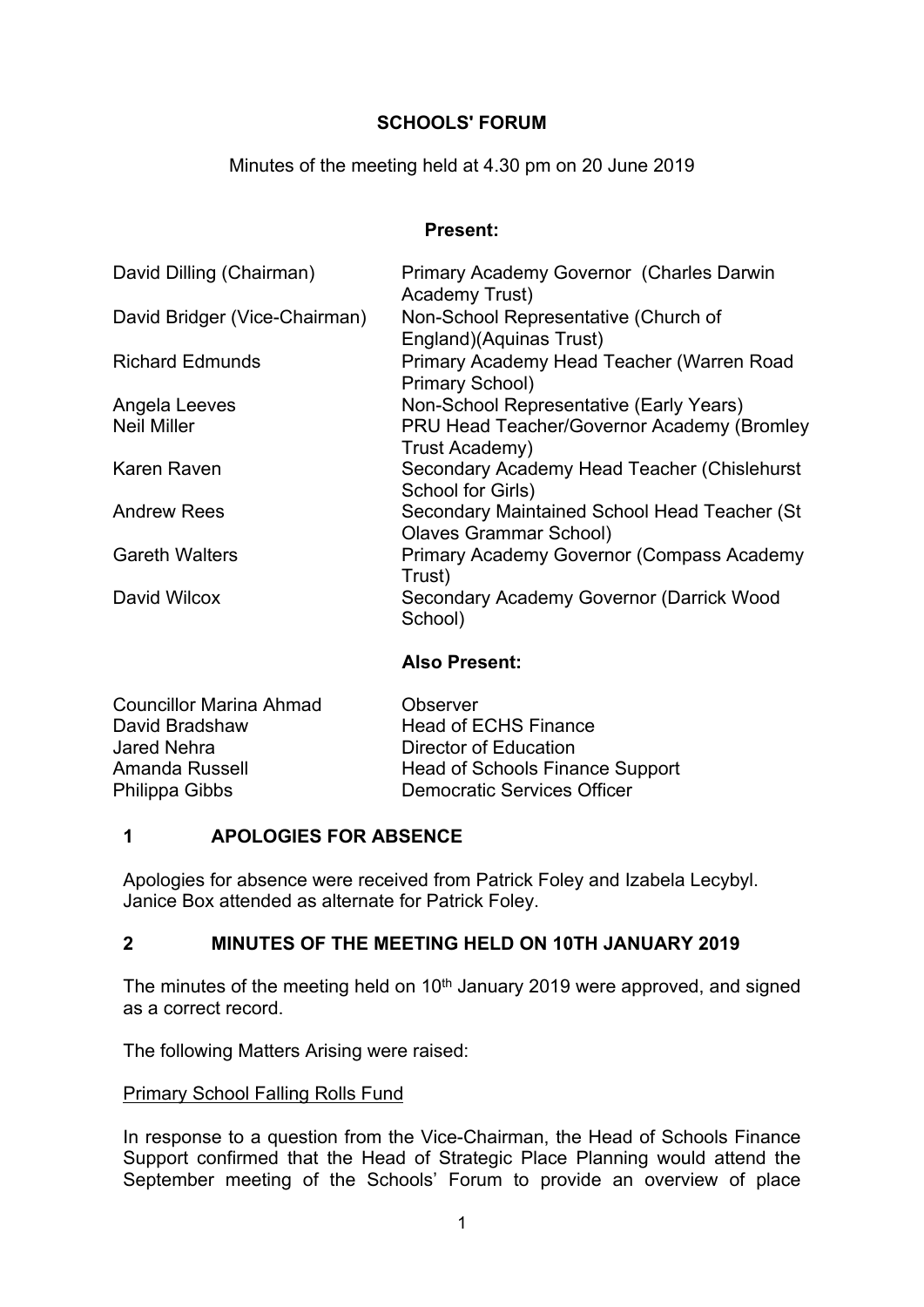*Schools' Forum 20 June 2019*

planning. The Head of Strategic Place Planning had previously confirmed that the places identified in schools with falling rolls were needed for future years. The Head of Schools Finance Support outlined the next steps to the Schools' Forum confirming that the work that was being done was for schools facing pressures in the 2019/20 financial year.

The Chairman confirmed that the falling roll funding allocations would be brought to the Schools' Forum.

### Disapplication Request

The Head of ECHS Finance confirmed that the Local Authority's disapplication request had been turned down by the DfE as a result of the strong views expressed by the Schools' Forum. As a result of this the Local Authority had made other arrangements for addressing the funding gap in the High Needs Block with an additional £0.9m contribution for 2019/20, bringing the Local Authority's total contribution to £1.9m. The Schools' Forum expressed its thanks to the Local Authority for the additional funding contribution but noted however that going forward there would continue to be a significant deficit in the High Needs Block. The Head of ECHS Finance confirmed that everything being equal the High Needs Block was balanced in 2019/20 albeit with significant pressures forecast for 2020/21. The DfE had acknowledged that there was a High Needs Funding issue. It was possible that Local Authorities may receive additional funding but previous experience suggested that the DfE would not expedite any decisions in terms of finalising levels of additional funding.

The Director of Education reported that within the High Needs Block there was a structural deficit of approximately £3m. This had formed part of the case that had been made at the meeting with the Minister earlier in the year when representative from schools and the Local Authority had lobbied for additional funding to address the lagged funding cost pressures. The Government had recently acknowledged that there was a nation-wide pressure on the High Needs Block, however there is currently uncertainty around the Comprehensive Spending Review. Through its Transforming Bromley Programme, the Local Authority is reviewing the totality of High Needs resources and how it is utilised. The aim is to achieve genuine transformation of services in a way that delivers sustainability going forward.

The Vice-Chairman emphasised that the Schools' Forum would like to understand any significant cost savings that were planned for the High Needs Block as they would inevitably impact on the other funding blocks.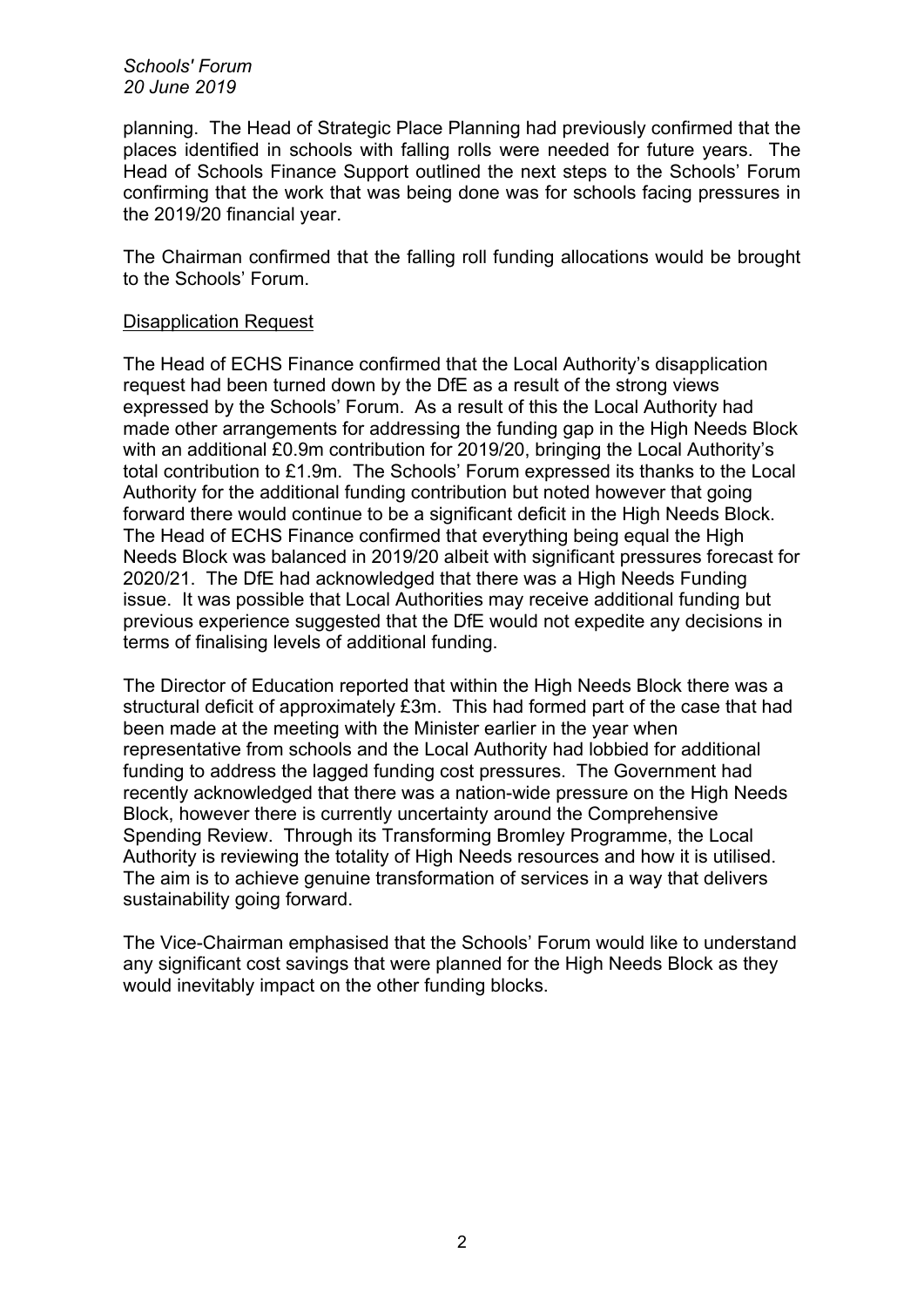#### **3 FUNDING FOR SPECIAL EDUCATIONAL NEEDS AND DISABILITIES, AND THOSE WHO NEED ALTERNATIVE PROVISION – CALL FOR EVIDENCE CONSULTATION RESPONSE Report ED18085**

The Schools' Forum considered a report which provided an outline of the Local Authority's draft response to the DfE consultation on funding for special educational needs and disabilities and those who need alternative provision. The Local Authority's draft response had been developed collaboratively across services with the Council's Education Directorate. The deadline for submitting responses to the consultation was 31st July 2019.

The Director of Education encouraged every school and provider in the Borough to contribute and respond to the consultation which addressed a key issue.

Members of the Schools' Forum raised the following key points concerning the Local Authority's draft response:

### Funding for SEN through schools funding formula

It was suggested that the answer to question 4 needed to be strengthened as the cohort of children with increasingly complex needs (specifically ASD) placed in mainstream settings was a group that historically 'fell through the net' as their needs did not neatly fit into criteria. This placed a growing burden on schools supporting this group of children. Acknowledging the pressures facing schools, the Director of Education highlighted that autistic spectrum conditions were a key priority for the Council's SEND Governance Board.

### The £6,000 threshold

The Head of Schools Finance Support explained that having read the consultation a number of times her understanding of the explanation provided in relation to this issue was that any proposal to increase or decrease the threshold would be cost neutral across the DSG. There would be no additional funding, instead funding would be shifted between blocks.

Members of the Schools' Forum stressed that this clearly demonstrated why schools were in the position they were in in terms of funding. The DfE did not appear to acknowledge or accept that more money was needed.

A Member noted that the £6,000 threshold had been in place for a considerable length of time. One key result of this was that overtime its value in real terms had diminished – schools now received less for £6,000 than they did 20 years ago. The Member questioned whether there was any value in schools publishing how their notional funding was spent. It was also not clear how the historical figure of £6,000 had been decided upon.

The Schools' Forum discussed how the notional funding was allocated. It was noted that a working group had been reviewing this issue and had planned to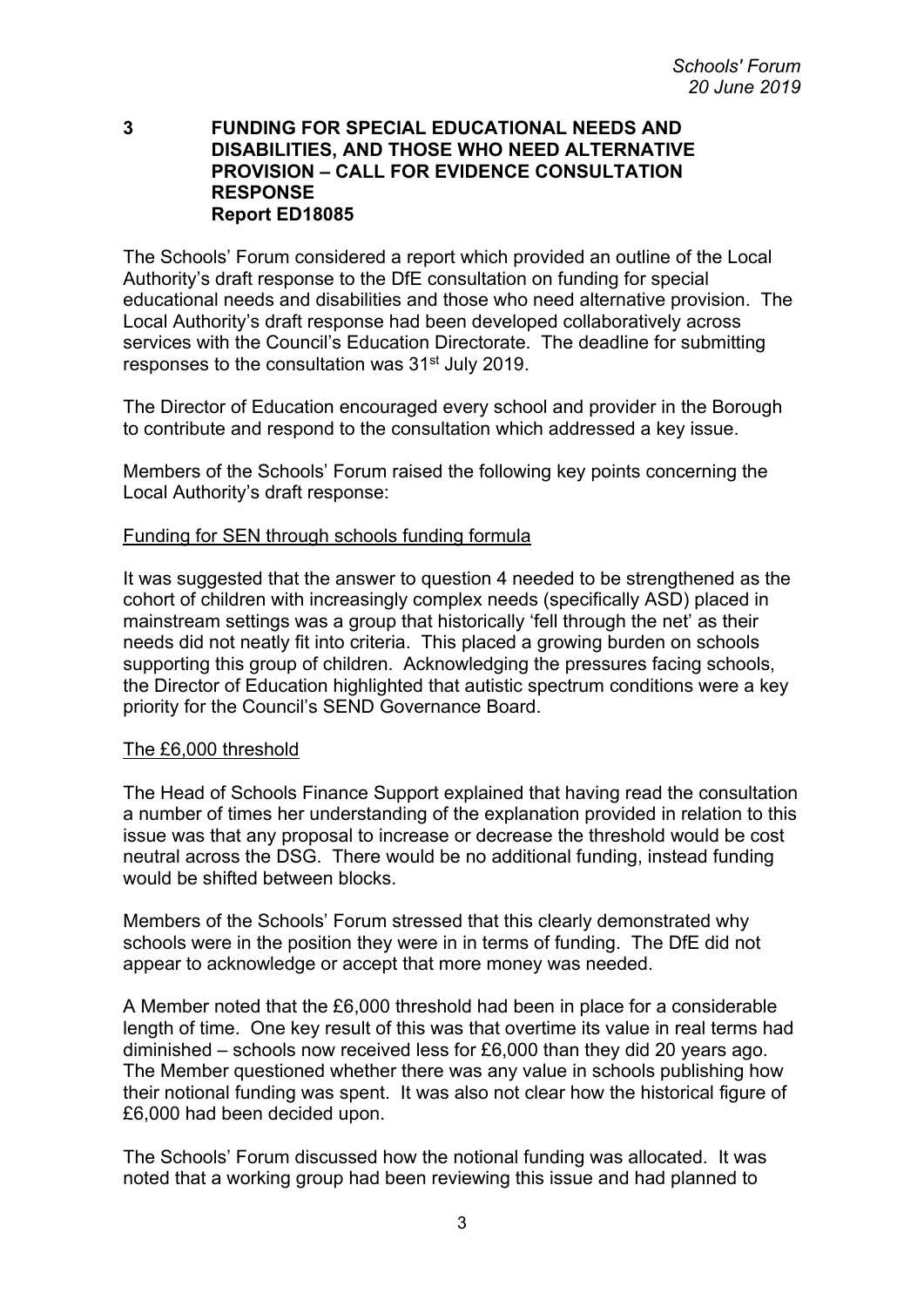*Schools' Forum 20 June 2019*

create some guidance/best practice that could be circulated to schools who had to demonstrate that their notional funding had been fully utilised before drawing down further funding from the Local Authority.

The Vice-Chairman suggested that one of the problems with the format of the consultation was that opportunities for detailed response were limited as not every question included a comment box. Funding for SEN was a key issue facing every school and it was essential that this message was clearly communicated to the DfE.

It was agreed that the response should reflect that the £6,000 threshold had not been increased as well as providing examples of how levels of need have increased. As a result of this increasing level of need more money was required and the level of funding required should be identified and distributed through notional funding including prior attainment and special needs.

#### Funding for pupils who need alternative provision (AP) or are at risk of exclusion from school

The Schools' Forum noted that the Local Authority's response proposed an additional funding block for Alternate Provision. Members endorsed this approach but did however stress that more money was required because without this it would simply amount to 'robbing Peter to pay Paul'.

A Member also suggested that it would be helpful to weave in comments around the benefit of respite provision in reducing rates of exclusion.

In addition the Director of Education suggested that it would be helpful to comment further about the benefits delivered by the Local Authority's Primary Outreach Service and the positive impact it had on levels of exclusion.

Improving early intervention at each age and stage to prepare young people for adulthood sooner

In relation to question 25, the Schools' Forum felt that it would be beneficial to highlight that each point of transition was equally important in terms of the stress or trauma for children with SEN. The Director of Education further noted that there was a responsibility to provide services from birth up to the age of 25 and it was therefore equally important to consider the transition beyond tertiary education and ensure that there was support and pathways in place for vulnerable individuals.

### Other aspects of the funding and financial arrangements

The Schools' Forum agreed that it was important to draw out and emphasise the following points:

- Funding was not sufficient and the short-term nature of funding arrangements made it difficult to secure appropriate longer term arrangements;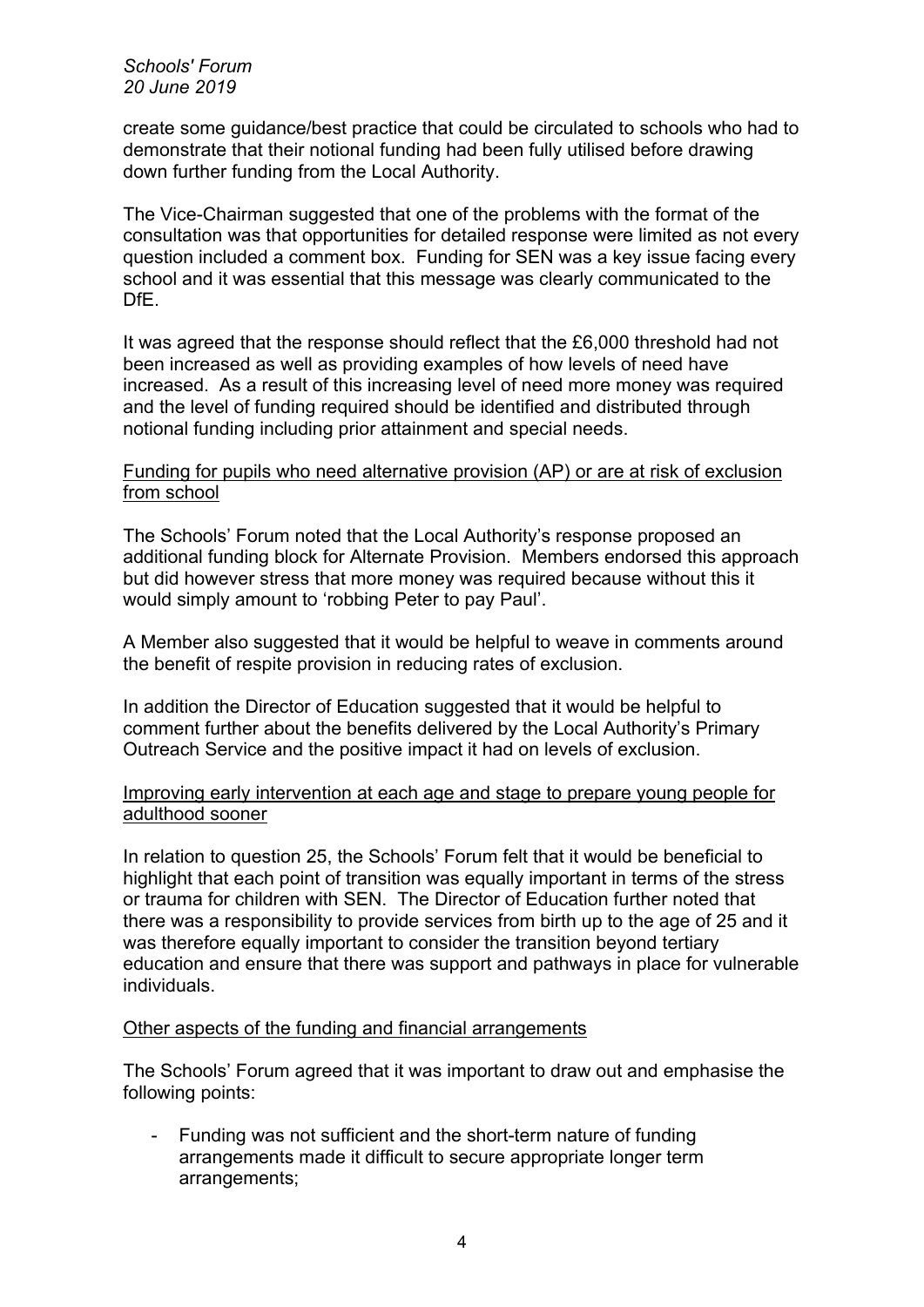- Funding needed to provide security. Currently Local Authorities were not able to quarantee that places were secured for their children;
- The importance of knowing where children were and the importance of the import/export process and how it worked. A Member suggested that there had been a benefit to the old recoupment process as school eventually received funding.
- In terms of ensuring good value for money; it was not clear whether funding itself ensured value for money, instead it was the way in which funding was used that delivered value for money. Value for money was driven by the ability to utilise economies of scale and with continued uncertainty around funding it was not possible to fully utilise economies of scale.
- Issues around the cost and expense of tribunals.

As there has been support for the Local Authority's draft response and consensus amongst Members of the Schools' Forum it was agreed that following the meeting the response would be updated with any changes clearly tracked. The Clerk to the Schools' Forum would then recirculate the response for Members of the Forum to endorse outside of the meeting.

It was agreed that a joint response should be submitted on behalf of the Local Authority and the Schools' Forum. The Head of Schools Finance Support thanked Members of the Schools' Forum for their input.

### **RESOLVED: That**

- **1. The consultation response be updated with any changes reflecting the suggestions made by the Schools' Forum clearly tracked;**
- **2. The consultation response be recirculated to the Schools' Forum for comment and approval outside of the meeting;**
- **3. That a joint response from the Schools' Forum and the Local Authority be submitted to the DfE by 31st July 2019.**

### **4 SPENDING BY PRIMARY, SECONDARY AND SPECIAL MAINTAINED SCHOOLS IN 2018/19**

The Schools' Forum considered a report setting out information on all revenue and capital balances held by Primary, Secondary and Special Maintained Schools as at 31 March 2019. The report also provided a comparison to the balances held at the same time in the previous year. Balances were reported in accordance with the DfE Consistent Financial Reporting (CFR) Regulations – the framework for reporting income, expenditure and balances. It provided schools with a benchmarking facility for comparison between similar schools to promote selfmanagement and value for money.

The Schools' Forum heard that despite schools putting forward plans for the use of any surplus funds, as a result of forecast budget deficits for future years it was unlikely that the plans would in fact be realised. A Member of the Schools' Forum raised question around how long it would be possible for schools to use reserves